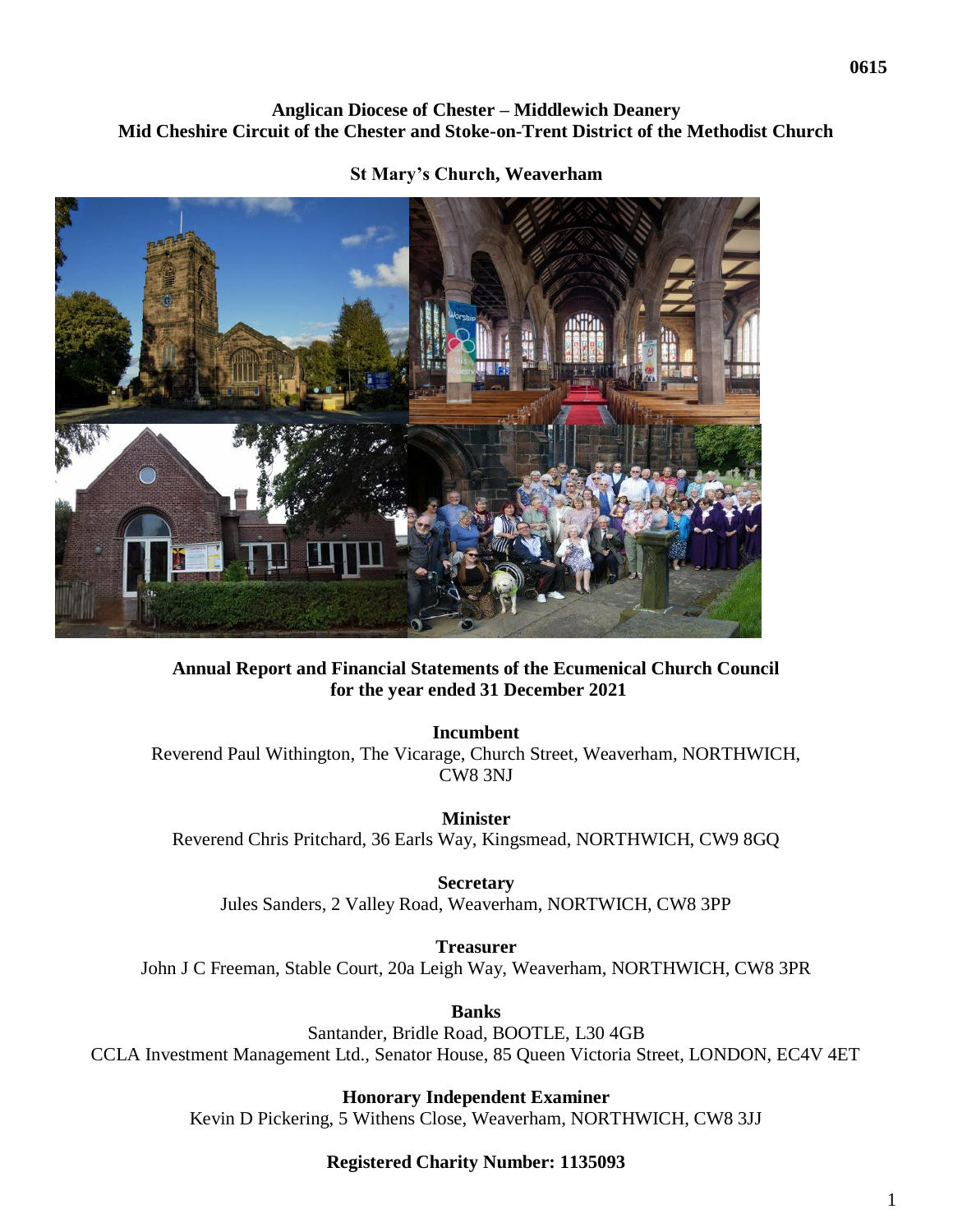#### **ST. MARY'S CHURCH, WEAVERHAM ANNUAL REPORT FOR THE ECUMENICAL CHURCH COUNCIL FOR THE YEAR ENDED 31st DECEMBER 2021**

St. Mary's Church is situated in Church Street, Weaverham. It is a Local Ecumenical Partnership (LEP) between the parish church of the Church of England in the parish of St Mary in the Middlewich Deanery and Chester Diocese and the Methodist Church within the Mid Cheshire Circuit of the Chester and Stoke-on-Trent District. The partnership looks for support, encouragement, advice and overview to the relevant denominations, the Diocese and the Methodist District. The correspondence address is St Mary's Lighthouse Centre, Church Lane, Weaverham, NORTHWICH, CW8 3NN.

ECC members who have served in the year are: -

| Incumbent:<br>Curate<br>Methodist Minister:<br>Wardens:         | Revd. Phil Bishop<br>Revd. Chris Pritchard<br><b>Vicky Rushton</b><br><b>Colin Weeks</b> | Revd. Paul Withington                                          | Chairman   |  |                                |  |
|-----------------------------------------------------------------|------------------------------------------------------------------------------------------|----------------------------------------------------------------|------------|--|--------------------------------|--|
| Representatives on                                              | John Freeman                                                                             |                                                                | Treasurer  |  |                                |  |
| the Deanery Synod:                                              | David Whitfield                                                                          |                                                                |            |  |                                |  |
|                                                                 | Gillian Edwards                                                                          |                                                                | from APCM  |  |                                |  |
|                                                                 | Peter Wilkinson                                                                          |                                                                | ex officio |  |                                |  |
| <i>Methodist Stewards:</i>                                      |                                                                                          | David Whitfield                                                |            |  |                                |  |
|                                                                 | Mike Hornby                                                                              |                                                                |            |  |                                |  |
| Representatives from                                            | Gilly Latham                                                                             |                                                                |            |  |                                |  |
| lay church roles:                                               | Linda Jones                                                                              |                                                                |            |  |                                |  |
|                                                                 | <b>Jules Sanders</b>                                                                     |                                                                | Secretary  |  |                                |  |
|                                                                 | <b>Mike Sanders</b>                                                                      |                                                                |            |  |                                |  |
| Elected members:                                                |                                                                                          |                                                                |            |  |                                |  |
| Carol Johnson - (elected 2020)<br>Chris Hornby – (elected 2019) |                                                                                          | Yvonne Williams- (elected 2018 to<br>$APCM$ )                  |            |  |                                |  |
|                                                                 |                                                                                          |                                                                |            |  | Gillian Edwards (elected 2020) |  |
| Jonathan Gore (elected 2021 from                                |                                                                                          |                                                                |            |  |                                |  |
| $APCM$ )<br>William Travis (elected 2021 from                   |                                                                                          | Mike Hornby $-(elected 2018)$<br>Robert Owens - (elected 2019) |            |  |                                |  |
|                                                                 |                                                                                          |                                                                |            |  | $APCM$ )                       |  |
| Marion Wilson (elected 2021 from                                |                                                                                          |                                                                |            |  |                                |  |
| $APCM$ )                                                        |                                                                                          |                                                                |            |  |                                |  |

#### **Structure, governance and management**

The method of appointment of ECC members (trustees) is set out in the Constitution of the Local Ecumenical Partnership signed in November 2009. All Church attendees are encouraged to register on the Electoral Roll and stand for election to the ECC.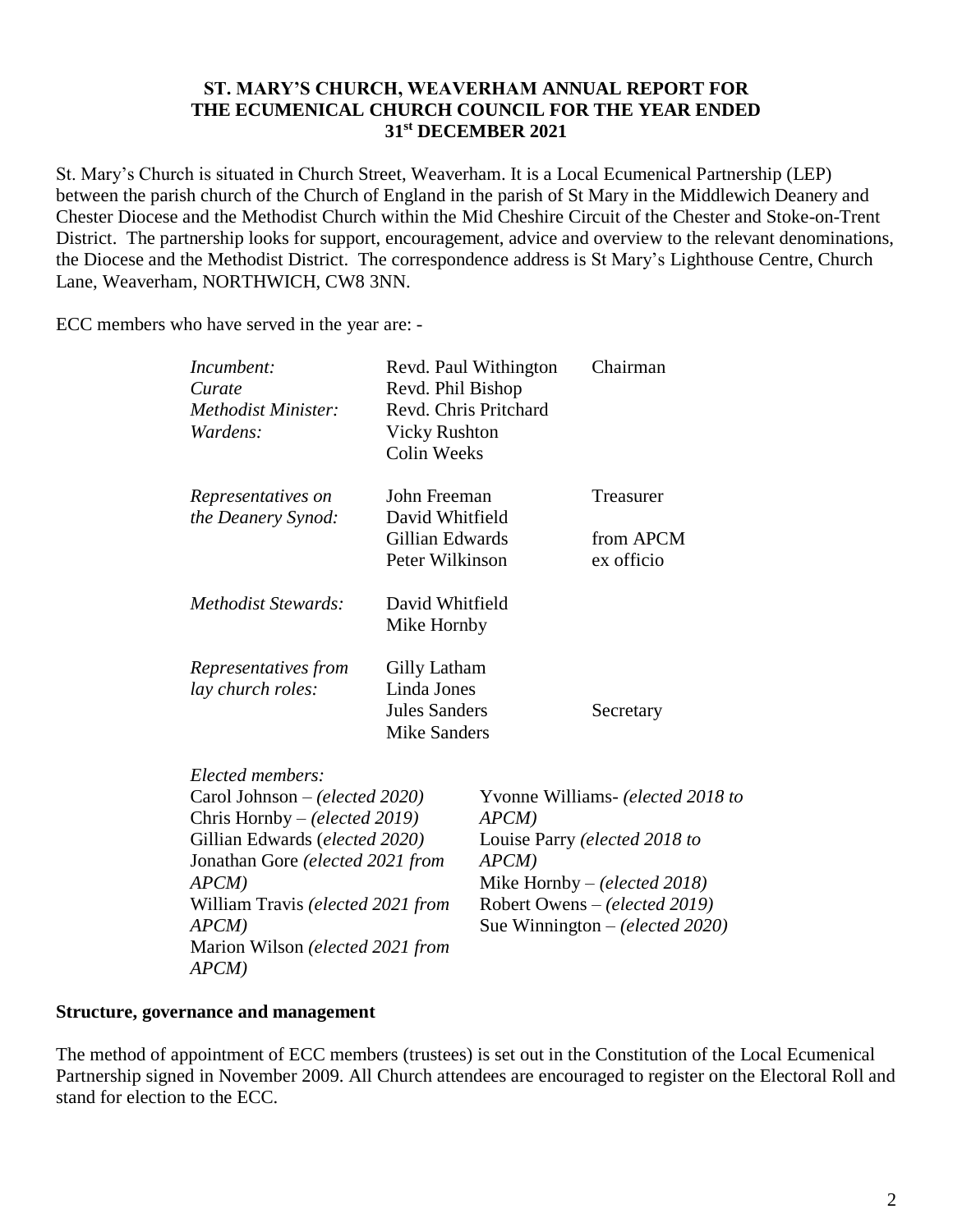### **Objectives and activities**

St Mary's ECC has the responsibility of co-operating with the incumbent, the Revd. Paul Withington and Methodist Minister the Revd. Chris Pritchard in promoting the whole mission of the Church: pastoral, evangelical, social and ecumenical in the ecclesiastical parish. It also has maintenance responsibilities for the buildings associated with the church.

St Mary's is fully integrated as an LEP between the Anglican and Methodist Churches in Weaverham. We worship at the Anglican Church building with our services varied between Anglican and Methodist styles and leadership.

The vision statement for St Mary's Ecumenical Church, Weaverham is as follows:

### *St Mary's Church Weaverham, sharing the light and hope of Jesus with our community.*

### **Achievements and performance**

### *Church attendance*

The current electoral role has 138 members. We have a duality of Anglican and Methodist members; members can be either or both. Attendance varied during the year starting as normal then falling to zero during some lockdown periods and about 74 when the Church was able to open for services, rising to 90 by the end of the year.

# *Review of the year*

The year started off with a national lock-down after we had held just one service. While we were unable to meet in the church building, our worship continued with 35-40 attending the Sunday Zoom Service through the lockdown at the start of the year, and that the "At Home" service was delivered weekly to around 150 people by hand or email.

We returned in stages from the end of March with full restrictions in place. Using every other row and two metre spacing we returned always using face masks. Services continued to be available on zoom for some time.

Funerals had continued with restricted numbers and full covid clean afterwards. There were 3 baptism preparation courses and 5 children were baptised.

Family activities continued on zoom and by Good Friday we started limited activities outside. By Harvest we were able to have a picnic following the service and by Christmas Eve the Simply Nativity was well attended.

The Ecumenical Church Council met 9 times during the year, three times on zoom during the lock-down. The Annual Church meeting was held on the  $11<sup>th</sup>$  May.

During the shut-down the church continued to be active. The church was open for individual prayer on Wednesday mornings.

Food distribution continued with numbers of people helped steadily rising.

Though we were unable to celebrate Easter in church a trail of reflective activities was created outside called Explore Easter. The trail was enjoyed by some of the many people who regularly walk through the churchyard. Sticky Fingers was able to reopen in May with restrictions which by September were lifted completely. The average attendance is now 12-15 little ones each week with mums, grannies, aunties, and a couple of dads.

In June the Architects Quinquennial Inspection was carried out which confirms that the church building does not have any serious defects but need some maintenance work.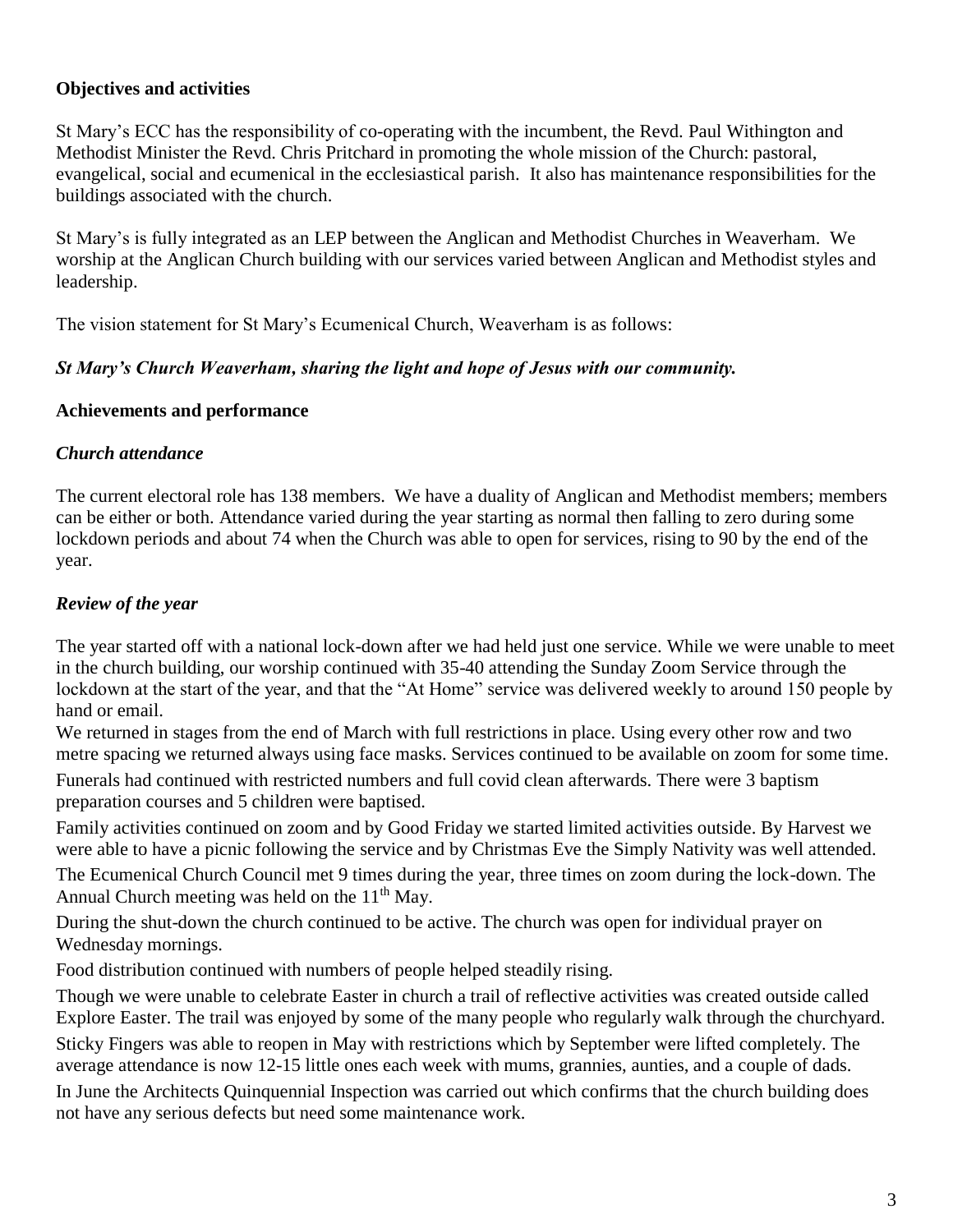We were asked to help at the Community Centre Summer Holiday Club for which we provided a range of activities. The leaders of the holiday club were once again very grateful for our support and we pray it was helpful for building St. Mary's relationship with the community and sowing seeds of faith.

Curate Phil was ordained at Chester cathedral on the 19<sup>th</sup> June. Also, in June the 65<sup>th</sup> and last issue of the Weekly Newsletter was published that had been a continuous source of information and comfort to over 140 people during this period of covid.

In July we held a service to mark the  $100<sup>th</sup>$  anniversary of the War Memorial after it had been cleaned by volunteers.

Caroline Bishop was licensed to the parish as a Lay Pioneer in a service at Chester Cathedral.

The Lighthouse is slowly beginning to be used by the community after the lock downs forced its closure.

During October the church formed an eco-team to look at all aspect of the church and Lighthouse to try and meet the targets of being a registered eco church. The Church of England's General Synod has set targets for all parts of the church to work to become carbon 'net zero' by 2030.

There was a welcome start of a new venture in November with the opening of the Lighthouse Café which is aimed at the community and has been successful from the start.

The Remembrance service was held on the 14<sup>th</sup> November.

A range of Christmas services was held but with restrictions still in place attendance was lower than expected.

As a church we look forward in the new year to new beginnings led by God, as we come out of the last year that has once again been dominated by Covid.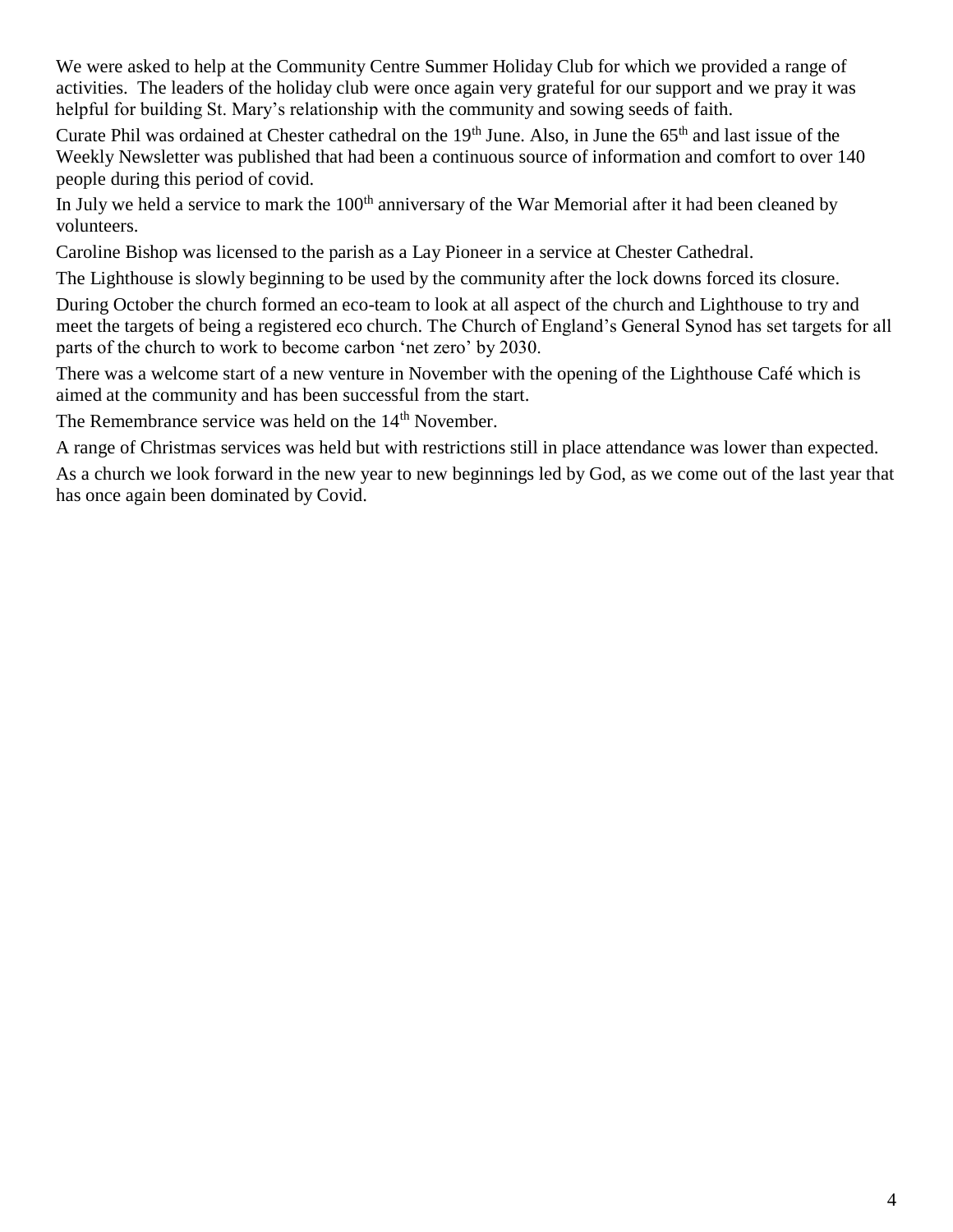### **INDEPENDENT EXAMINERS'S REPORT TO THE ECUMENICAL CHURCH COUNCIL OF SAINT MARY THE VIRGIN, WEAVERHAM**

This report on the accounts of the ECC for the year ended 31 December 2021 is in respect of an examination carried out in accordance with the Church of England Accounting Regulations 2006 (the Regulations) and Section 3 of the Charities Act 1993 (the Act). As members of the ECC you are responsible for the preparation of the accounts; you consider that the audit requirements of the Regulations and Section 43(2) of the Act do not apply. It is my responsibility to issue this report on those accounts in accordance with the terms of the Regulations.

My examination was carried out in accordance with the general directions given by the Charity Commission under Section 43(7)(b) of the Act and to be found in the Church of England Guidance, 2006 edition. That examination includes a review of the accounting records kept by the ECC and a comparison of the accounts with those records. It also includes considering any unusual items or disclosures in the accounts and seeking explanations from you as trustees concerning any matters. The procedures undertaken do not provide all the evidence that would be required in an audit, and consequently I do not express an audit opinion on the view given on the accounts.

In accordance with my examination, no matter has come to my attention which gives me reasonable cause to believe that in any material respect the requirements to keep accounting records in accordance with Section 41 of the Act, to prepare accounts which accord with the accounting records and comply with the requirement of the Act and the Regulations have not been met; or to which, in my opinion attention should be drawn in order to enable a proper understanding of the accounts to be reached.

Kevin D Pickering – Hon Independent Examiner – January 2022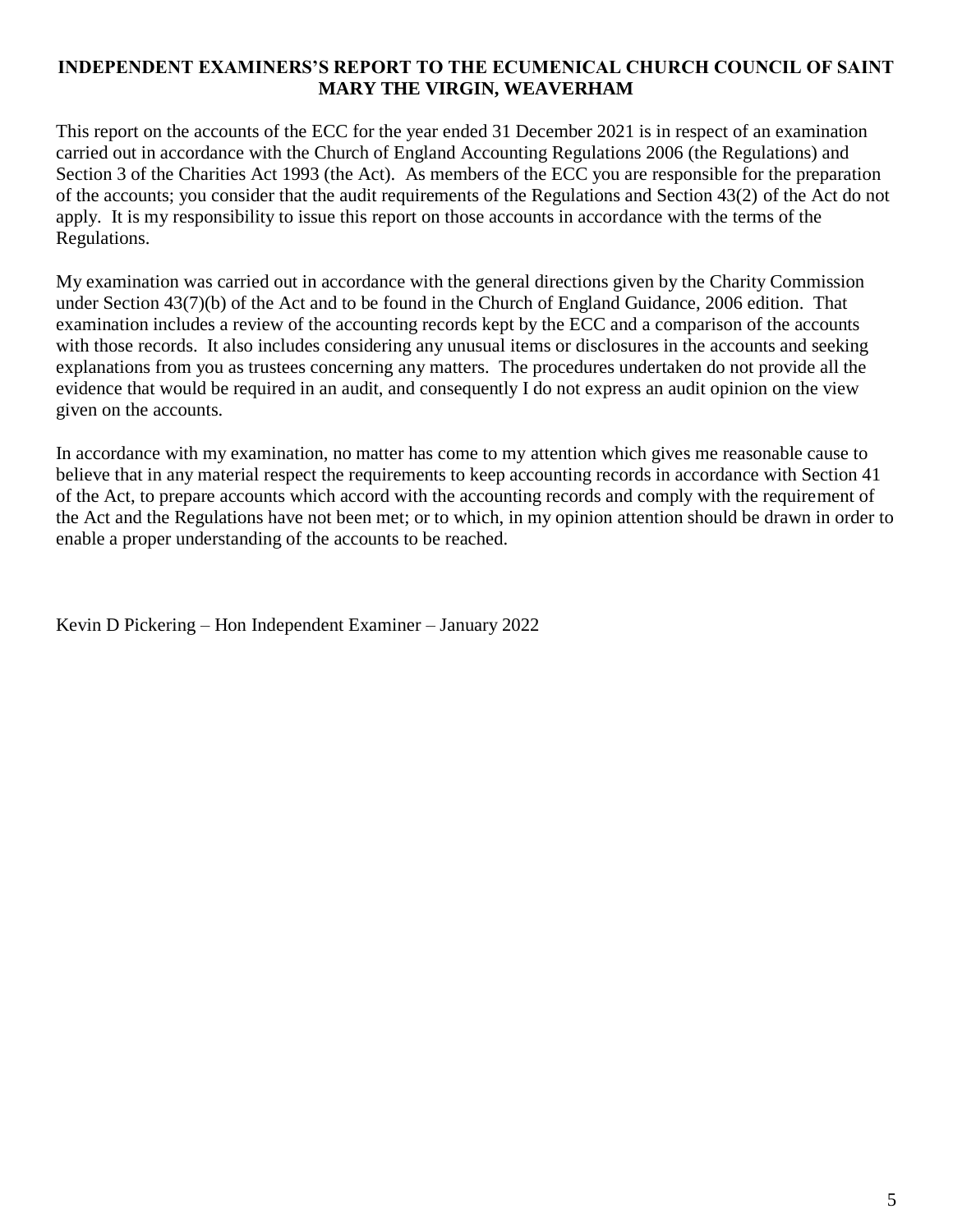### **FINANCIAL REVIEW**

The continuing Covid pandemic is still reducing activities in Church and at the Lighthouse with the result that there was an excess of expenditure over income of £4159 partly offset investment income of £250. Giving qualifying for Gift Aid made a welcome increase. Trouble with the heating system in Church led to greater expenditure than planned otherwise most items came close to budget. The overspend was somewhat ameliorated by the heating engineer not charging for his labour costs.

Looking ahead there remains a need to increase people attending and using the Lighthouse. We are again anticipating an overspend in the coming year as a number of essential items are expected to increase in price in the coming year.

Energy usage for the year was as follows, 2020 figures in brackets. Gas, church 81 136 kWh (74 697), Lighthouse 14 315 kWh (10 863 kWh) and electricity, church 3631 kWh (3203 kWh), Lighthouse 3703 kWh (4070 kWh). Covid continues to reduce consumption. The Council has agreed to carry out an energy audit and has formed a group to plan for the Church of England's target of being carbon neutral by 2030.

### **RESERVES POLICY**

Reserves policy remains to hold at least £25 000 to cover three months of normal church activities and £10 000 against any urgent repairs. They are currently above this as some money is held against the Lighthouse Annexe project completion and a possible VAT liability of £29 677.

### **ACCOUNTING POLICY**

The accounts have been prepared in accordance with the Church of England Accounting Regulations taking into account the SORP 2005 revisions on a receipts and payments basis including as far as possible most Church activities being reported on a gross basis. Movable church furnishings are held on trust for the Council by the Churchwardens and would require faculty approval before removal. Accounts of the Men's Society, Hope Café, Men's and Ladies breakfasts are small and make no call on Council funds. The Mothers Union accounts are not included as they respond to their headquarters for accounting purposes.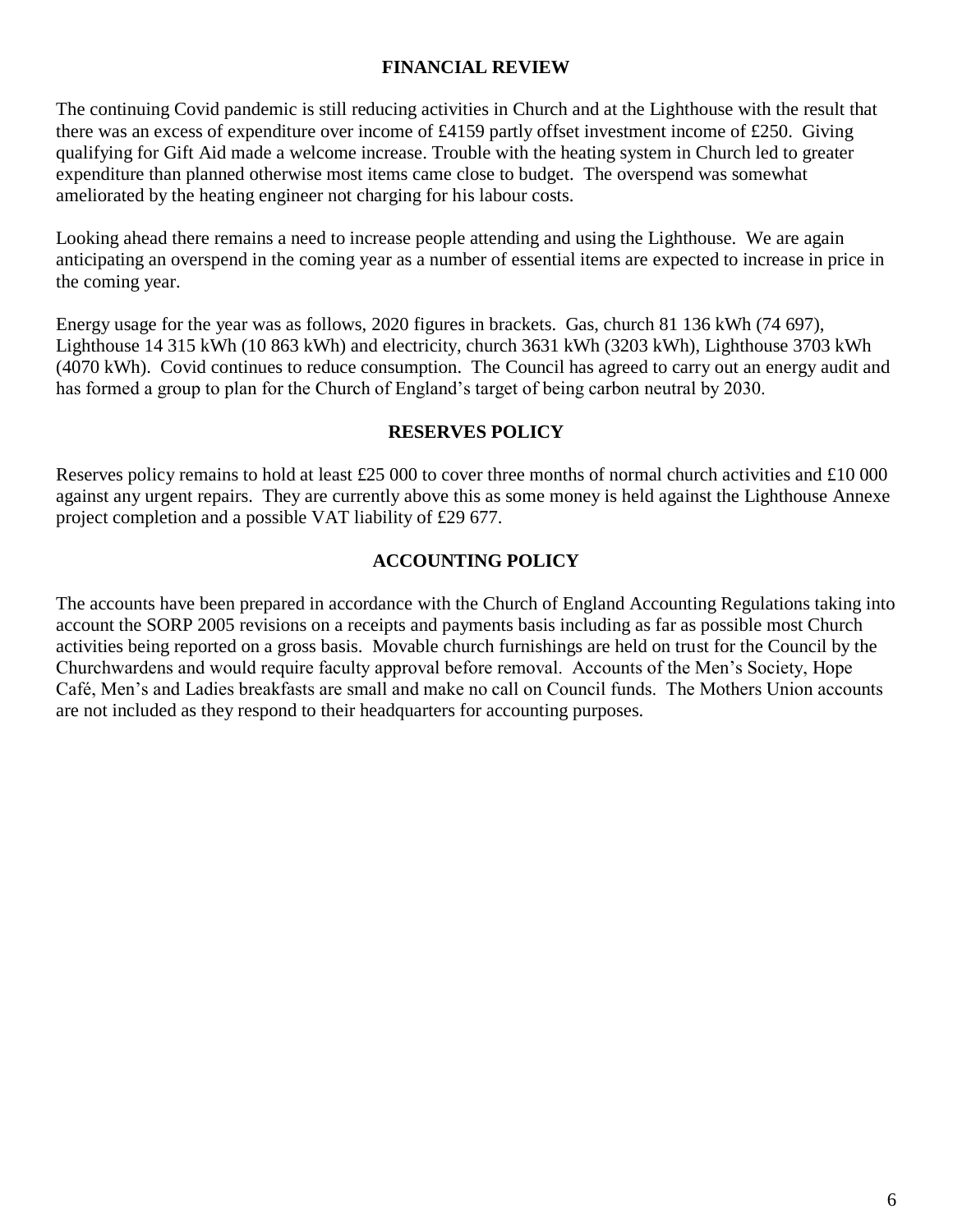# **ACCOUNTS FOR THE 12 MONTHS ENDING 31 DECEMBER 2021**

|                                     | <b>Notes</b> | Unrestricted | Restricted     | Total   | 2020      |
|-------------------------------------|--------------|--------------|----------------|---------|-----------|
| <b>RECEIPTS</b>                     |              | £            | £              | £       | $\pounds$ |
| Voluntary income                    | A            | 94148        |                | 94148   | 100921    |
| Church activities                   | B            | 8732         |                | 8732    | 7443      |
| Fund raising                        |              |              |                |         |           |
| Income from investments C           |              | 47           | $\frac{33}{5}$ | 80      | 286       |
| <b>TOTAL</b>                        |              | 102927       | 33             | 102960  | 108650    |
| <b>PAYMENTS</b>                     |              |              |                |         |           |
| Church activities                   | D            | 105006       |                | 105006  | 101085    |
| Fund raising                        |              |              |                |         |           |
| <b>Salaries</b>                     |              | 2080         |                | 2080    | 2342      |
| <b>TOTAL</b>                        |              | 107086       |                | 107086  | 103427    |
| NET INCOMING RES.                   |              | $-4159$      | 33             | $-4126$ | 5223      |
| Gains on investments                |              |              | 217            | 217     | 76        |
| NET MOVEMENT IN FUNDS -4159         |              |              | 250            | -3909   | 5299      |
| Transfer between acc.               |              | -11          | 11             |         |           |
| <b>BALANCES AT 1 JANUARY 756257</b> |              |              | 2424           | 758681  | 753382    |
| <b>BALANCES AT 31 DEC</b>           |              | 752087       | 2685           | 754772  | 758681    |

# **BALANCE SHEET 31 DECEMBER 2021**

| <b>FIXED ASSETS</b>           |   |        |      |        |        |
|-------------------------------|---|--------|------|--------|--------|
| Tangible asset $-$ Lighthouse |   | 684440 |      | 684440 | 684440 |
| Investment assets             |   |        | 1731 | 1731   | 1514   |
| <b>CURRENT ASSETS</b>         |   |        |      |        |        |
| Short term deposits           | E | 52022  | 954  | 52976  | 52905  |
| Cash at banks                 | E | 15625  |      | 15625  | 19822  |
| <b>TOTAL</b>                  |   | 752087 | 2685 | 754772 | 758681 |

The notes A to F form part of the accounts

| <b>A</b> Voluntary income<br>Planned giving |               |               |        |
|---------------------------------------------|---------------|---------------|--------|
| Gift aid                                    | 63295         | 63295         | 58786  |
| Tax recovered                               | 14363         | 14363         | 16780  |
| Other                                       | 6365          | 6365          | 6580   |
| Collections                                 | 1771          | 1771          | 1140   |
| Donations – general                         | 2054          | 2054          | 1908   |
| <b>Grant from Diocese</b>                   |               |               | 2000   |
| Covid lunches/food                          |               |               | 2586   |
| curate                                      | 4300          | 4300          | 11141  |
| Legacy                                      | 2000<br>94148 | 2000<br>94148 | 100921 |
|                                             |               |               |        |
| <b>B</b> Church activities                  |               |               |        |
| Lighthouse                                  | 2267          | 2267          | 2407   |
| Food sales                                  | 785           | 785           |        |
| Fees                                        | 5680          | 5680          | 5036   |
|                                             | 8732          | 8732          | 7443   |